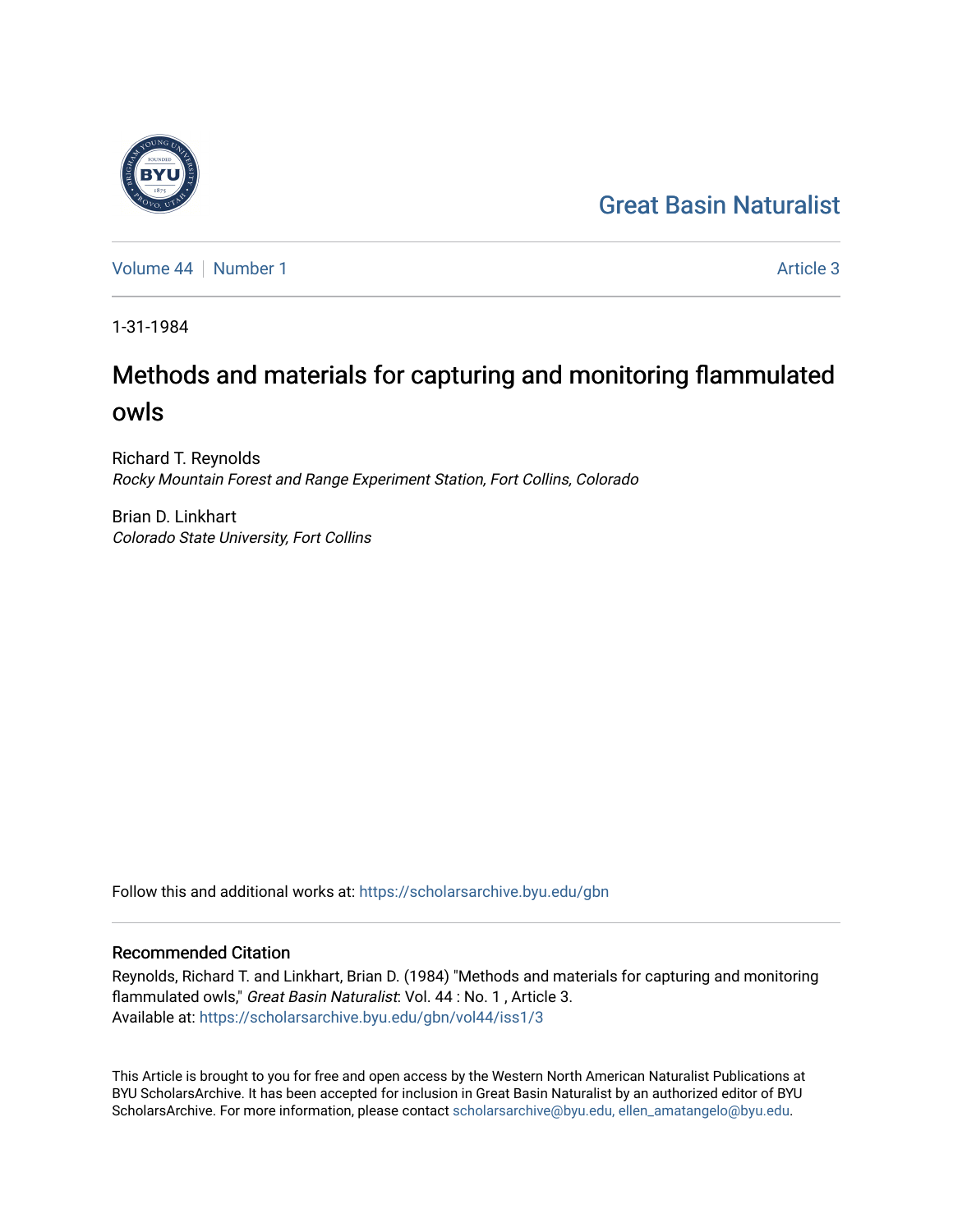## METHODS AND MATERIALS FOR CAPTURING AND MONITORING FLAMMULATED OWLS

Richard T. Reynolds' and Brian D. Linkhart-

Abstract.— Techniques for locating, capturing, and monitoring activities and movements of Flammulated Owls were developed during four years of study. Adults responded to imitated territorial song throughout the nesting season. Nests were found by noting vocalizations and behaviors associated with courtship-feeding and food transfers be tween the sexes. After fledging, broods were difficult to follow, unless the young or adults were radio-tagged. Adults and voung were captured with noose poles, hoop nets, and mist nets. Backpack harnesses and tail-mounted trans mitters were used on adults and backpacks on fledglings. Transmitter life was 30-40 nights.

The Flammulated Owl (Otus flammeolus [Kaup]) is a little-known insectivorous species (Ross 1969) associated with montane forests of western North America (Bent 1938, Winter 1974). One of the smallest owls in this re gion, it is probably migratory in the northern part of its range (Balda et al. 1975).

The Flammulated Owl is often found in as sociation with mature ponderosa pine (Pinus ponderosa) or Jeffrey pine {P. jeffreyi) forests mixed with fir {Abies spp.), Douglas fir {Pseudotsuga menziesii), western larch {Larix occidentalis), or incense cedar (Libocedrus decurrens) (Johnson and Russell 1962, Bull and Anderson 1978, Marcot and Hill 1980, Reynolds pers. obs.). However, the owl has been recorded in forests of second-growth pine (Winter 1974), pinyon pine {P. monophylla) (Webb 1982). Because few studies have in volved intensive nest searches, the extent of breeding in any of these forest types or ages is unknown.

The association of this owl with mature pine, a forest type that is heavily managed throughout the western United States, its de pendence on cavities for nests, and reports that this species was not found in cutover for ests (Marshall 1957, Phillips et al. 1964, Franzreb and Ohmart 1978), suggests that this owl and its habitat affinities need further research. Because reliable techniques for lo cating, capturing, and monitoring Flammulated Owls were not available, research on this species has progressed slowly.

We studied <sup>a</sup> nesting population of Flammulated Owls in a  $4 \text{ km}^2$  area of mature ponderosa pine forest in central Colorado from 1980 to 1983. As many as six nesting at tempts and from 6 to 10 presumably non breeding territorial males were observed or monitored each year on the area. We report techniques found useful for locating nests, capturing birds, and monitoring their movements and patterns of habitat use.

### LOCATING OWLS

(Huey 1932), and aspen (*Populus tremuloides*) We found that males responded more com-Breeding adults were located from early May to mid-September by imitating their ter ritorial song (see Marshall 1939, Winter 1971, Marcot and Hill 1980). On calm nights, singing owls can be heard to  $1 \text{ km}$  distance. monly, but females will occasionally sing pri or to egg laying and after fledging. Nesting males respond less and sing on their own (without artificial stimulation) less than nonnesting males.

> Prior to egg laying, both males and females were found in the vicinity of their nests by listening for the food solicitation (begging) calls of females (raspy "meow"s) and location calls of males ("boop-boop, boop-boop") when they entered the area with food. Fledged young were located by listening for their food begging (throaty hiss) and the loca tion calls of adults. For the first five nights after fledging, broods remained within <sup>100</sup> m (but usually beyond 50 m) of their nests.

<sup>&#</sup>x27;Rocky Mountain Forest and Range Experiment Station. 240 West Prospect, Fort Collins. Colorado 80526.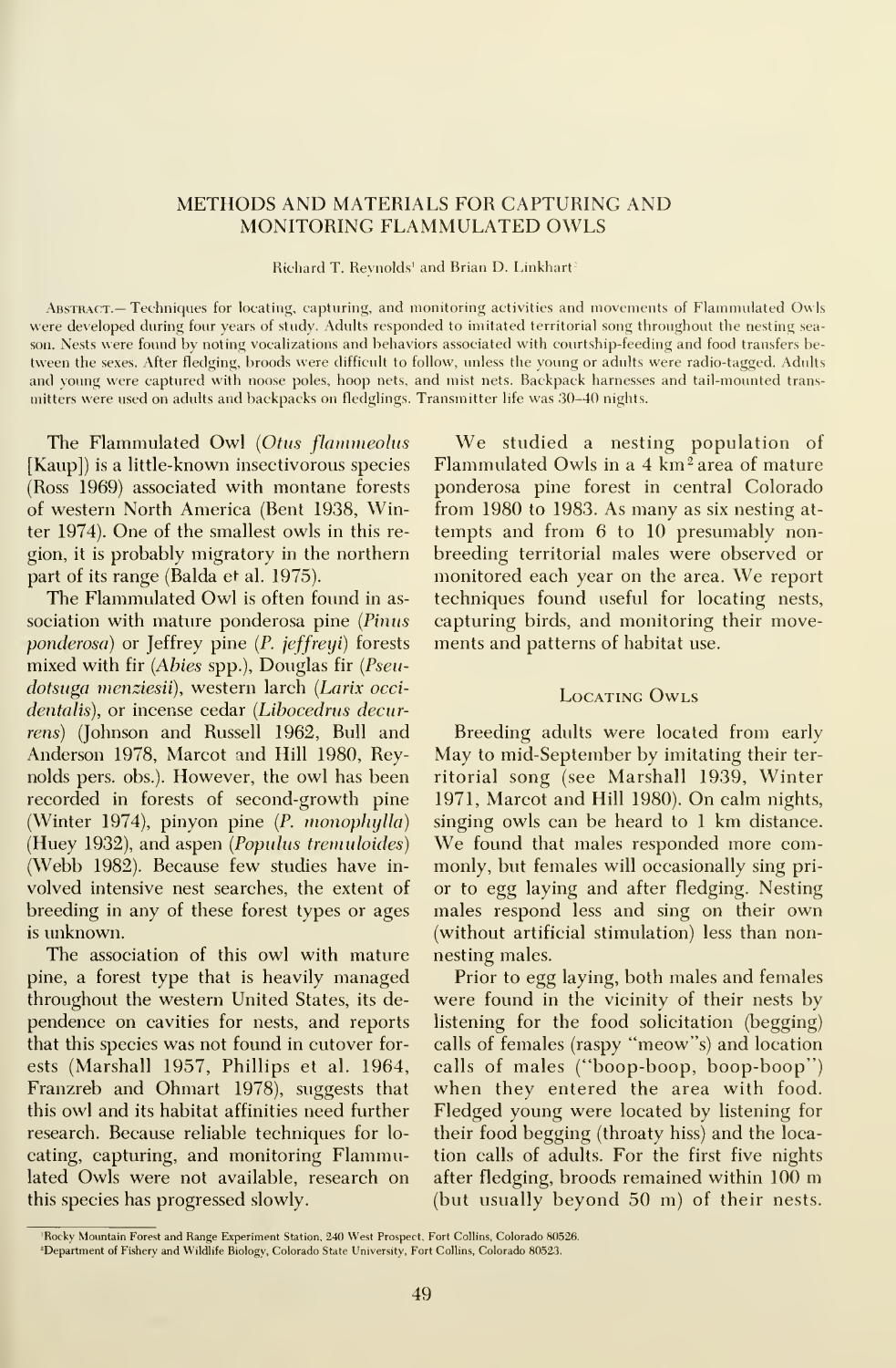Thereafter, some broods moved to <sup>1</sup> km from the nests through a series of sporadic movements, each followed by several sedentary nights. We used six-volt flashlights to aid in observations of the owls.

## Locating Nests

To identify nests, we first located and marked all trees containing cavity entrances greater than <sup>4</sup> cm diameter. When possible, we used a cavity-peeper (DeWeese et al. 1975) to confirm the suitability of cavities for owls. All Flammulated Owl nest cavities on our study area were flat bottomed and 18-40 cm deep, with minimum entrance diameters of 4-10 cm.

Each potential cavity was observed for 10-15 minutes at night to determine occupancy. The first three hours after dusk were the best because feedings were most frequent then (up to <sup>7</sup> feedings/ <sup>15</sup> minutes). When males approached with food they gave location calls, and females often responded by begging from within the cavity. About midway through nesting, both males and females fed the young in the cavity after calling quietly during approach. These calls were audible to <sup>100</sup> m under good conditions. The best procedure for checking suspected cavities was to take a position so as to highlight cavity entrances against the sky in order that approaching birds could be seen.

#### Capture and Handling

Four techniques were used to capture adults. During pair bonding and courtship feeding, when females are relatively sedentary, we used <sup>a</sup> 6.4 m telescoping noose pole with a 12.5 cm diameter loop of coated stainless steel line attached (Zwickel and Bendell 1967) to snare her or the male from trees. After egg laying and before fledging, both sexes were captured by placing a small mist net over the cavity entrance. The mist netting was formed to a bag (30 cm deep) and was woven to a wire hoop (40 cm dia) attached to the end of a telescoping pole. After the young fledged, adults were captured by teth ering one or more young to the ground adja cent to a  $3 \times 6$  m mist net. The mist net, shaped to form an L by wrapping it around <sup>a</sup> midpole, was placed so that the tethered young were inside and about 1.5 m from the corner. The high frequency of feeding in the early evening affords many opportunities to capture the adults. Owlets were captured by removing them from nests or by snaring them with noose poles after they fledged. In some cases we enlarged cavity entrances with rasps and files to gain access. Mist nets were used to capture adults from day roosts that were less than <sup>4</sup> m high. Nets were placed downslope from the roosts and the birds were flushed into them by approaching from the upslope side.

Handling of Flammulated Owls presents few problems. Immediately after capture the birds may struggle, but within a short time they become docile and may fall into a sleep that requires a minute or two from which to awake once released. When birds were held for extended periods (e.g., attaching transmitters), we inserted the owl into <sup>a</sup> sock with the toe end cut out but tied shut. This pro tected the bird and permitted us to lay it aside when necessary. When finished, the tied end was loosened and the bird slipped through.

#### MONITORING NESTING ACTIVITIES

Because Flammulated Owls are quite tame, observations at the nest seemed to dis turb them little. To determine diets and frequency of food delivery, we used <sup>a</sup> soft background light (gasoline lanterns) placed approximately <sup>10</sup> m from the nest. This per mitted the use of binoculars to observe adults as they approached the nest. Because food items are transported in the bill, tripodmounted cameras adjacent to the hole and pointed into the approach route were used to photograph food. Photos provided an excellent means of identifying Lepidoptera larvae and other arthropods.

#### Activities and Movements

Radio telemetry was useful in obtaining in formation on behavior, home range size, habitat use, intra- and interspecific interactions, and population densities.

Transmitter weights should not exceed 3-5% of a bird's body weight (MacDonald